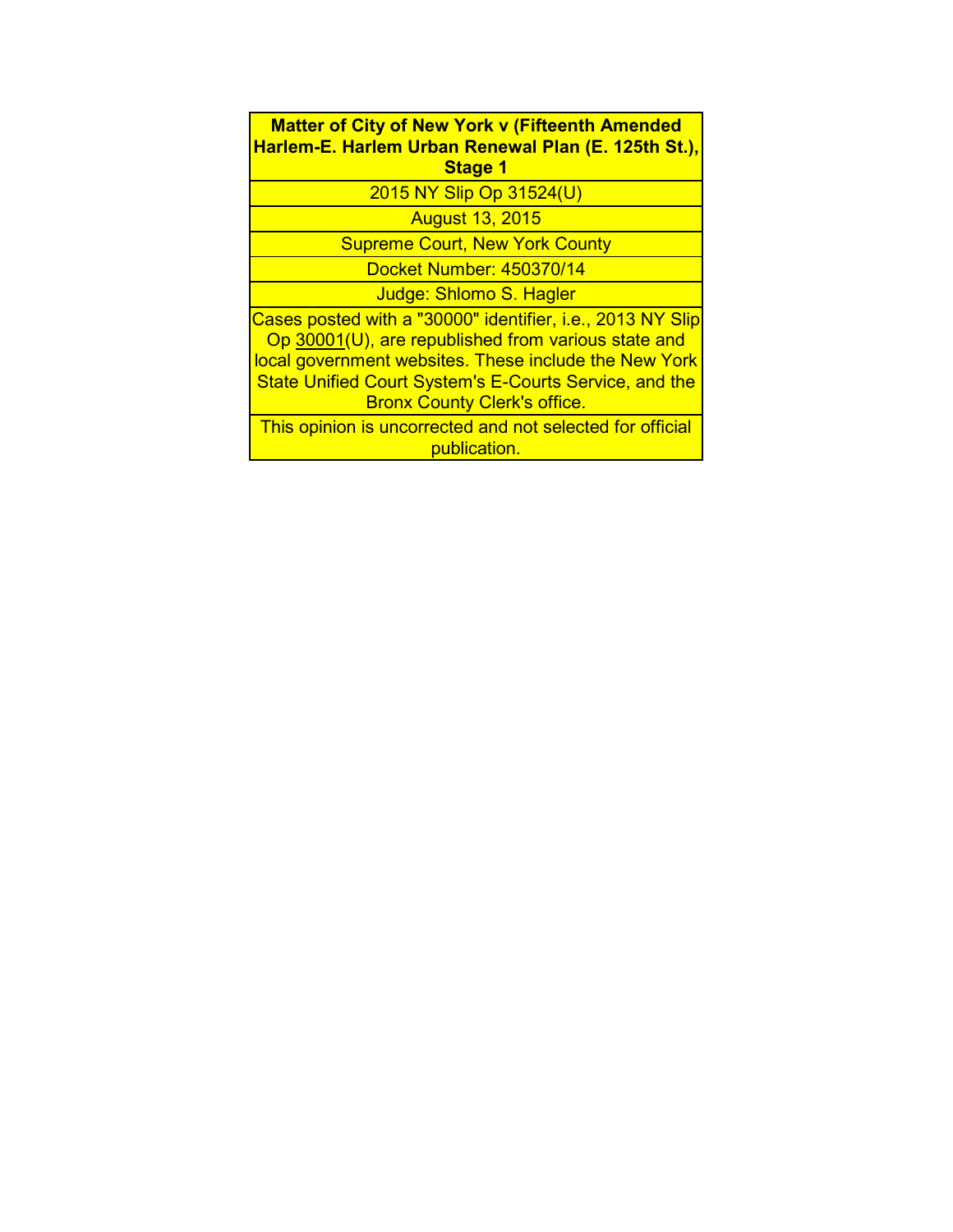[\* 1]

## SUPREME COURT OF THE STATE OF NEW YORK COUNTY OF NEW YORK: IAS PART 17

# ------------------------------------------------------------------)(

## In the Matter of the Application of

## THE CITY OF NEW YORK,

## Index No.: 450370/14

## Petitioner,

Motion Sequences: 1, 2 & 3

To Acquire by Exercise of its Powers of Eminent Domain, Fee Simple in Certain Real Property Known as Tax Block 1790, Lots 1, 5, 44, and 101, located in the Borough of Manhattan, needed for the

FIFTEENTH AMENDED HARLEM-EAST HARLEM URBAN RENEWAL PLAN (EAST 125th STREET), STAGE 1,

### DECISION/ORDER

Within an area generally bounded by East 126th Street on the north; 2nd Avenue on the east; East 125th Street on the south; and 3rd Avenue on the west, in the Borough of Manhattan, City and State of New York. ------------------------------------------------------------------)(

## HON. SHLOMO S. HAGLER, J.S.C.:

Motions under sequence numbers 001, 002 and 003 are consolidated herein for

disposition and decided as follows:

## Petition

Motion sequence number 001 is a Petition by The City of New York (the "City") to acquire title in fee to real property by virtue of the Fifteenth Amended Harlem-East Harlem Urban Renewal Plan (East 125<sup>th</sup> Street)("Harlem Urban Renewal Plan"). The real property sought to be acquired at this stage are four parcels in New York County: Tax Block 1790, Tax Lots 1, 5, 44, and 101 ("the Properties") as shown on the Acquisition Map annexed as Exhibit "B" to the Petition. (Petition at

 $\P 7, 8$ ).

The Petition recites in detail the statutory and administrative authority authorizing the Harlem Urban Renewal Plan and the acquisition of the Properties, including New York City Charter sections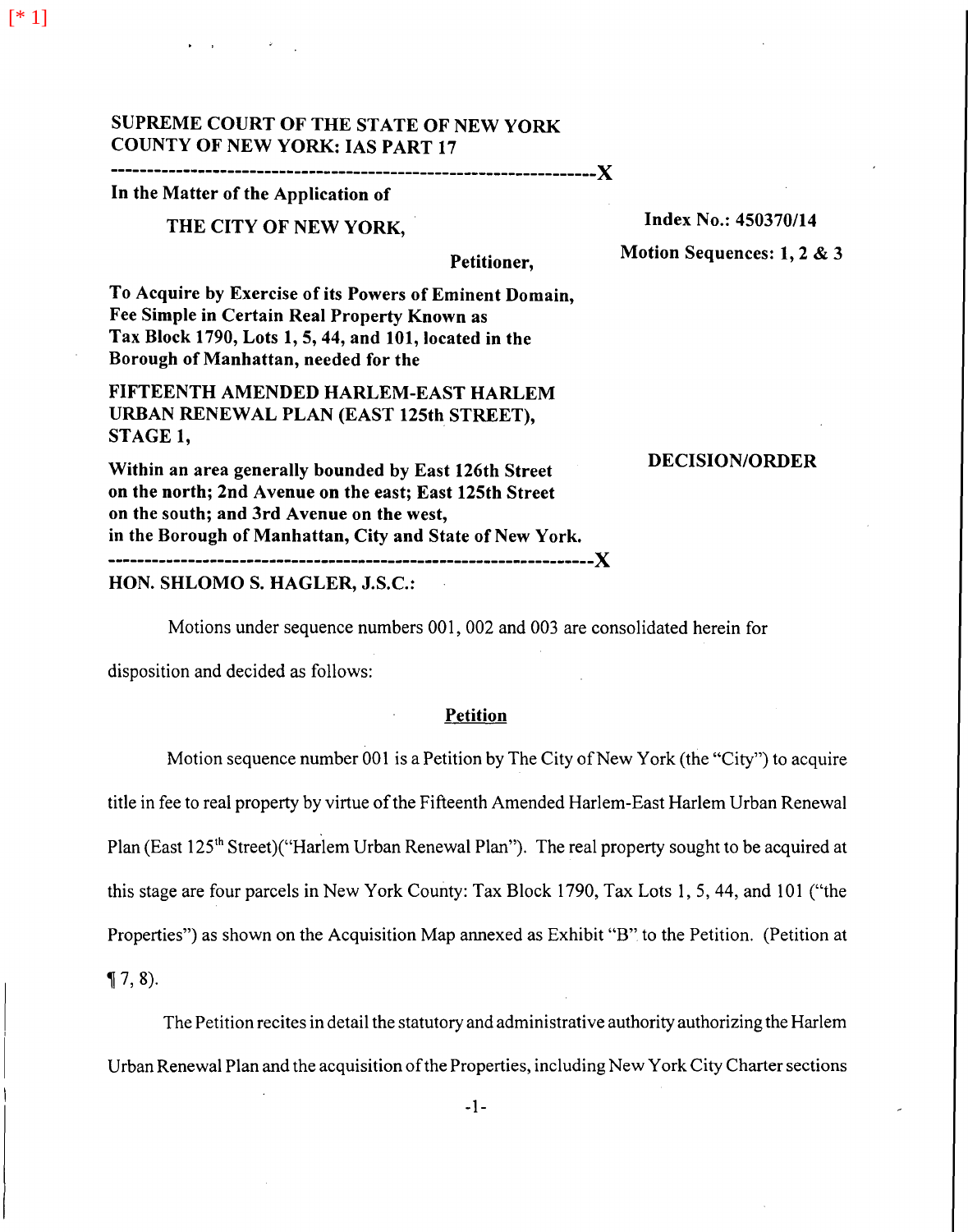[\* 2]

197-c and 197-d, Article 15 of the General Municipal Law, approval by the New York City Planning Commission on August 27, 2008 (Calendar Nos. 15 and 16), the New York City Counsel on October 7, 2008 (Resolution Nos. 1649, 1650, and 1652), by the Office of the Mayor on November 7, 2008 (Cal. No. 14), and the Office of the Deputy Mayor on February 7, 2014. (Petition at  $\P$  2, 3).

Pursuant to sections 201 et seq. of the Eminent Domain Procedure Law ("EDPL"), on April 20, 2009, the City conducted a public hearing concerning the acquisition of the Properties. Pursuant to EDPL § 202, the City provided notice of the public hearing by publication in the City Record and the New York Daily News, on April 8 through 12, 2009. A copy of the notice of public hearing, and proof of publication and service are annexed as Exhibit "C" to the Petition. The City made its written Determination and Findings, pursuant to EDPL § 204, which were also published in the City Record and the New York Daily News, on June 18 and 19, 2009. A copy of the Determination and Findings, with proof of publication and service are annexed as Exhibit "D" to the Petition. (Petition at  $\P$  10).

On or about July 17, 2009, a petition<sup>1</sup> was previously brought to annul the Determination and Findings pursuant to EDPL § 207. On October 12, 2010, the Appellate Division denied the petition and confirmed the Determination and Findings. (See, *Matter of Uptown Holdings, LLC, v City of New York* (77 AD3d 434 [1<sup>st</sup> Dept 2010]). The Appellate Division found, *inter alia*, that the City had complied with all required notices concerning the required hearing, that all due process

I. A declaratory judgment action and Article 78 proceeding was also filed by many property owners including Uptown Holdings LLC and Heron Real Estate Corp as well as the East Harlem Alliance of Responsible Merchants challenging various aspects of the Harlem Urban Renewal Plan. By decision and order dated January 7, 2010, the Hon. Joan B. Lobis, J.S.C. dismissed both proceedings. (See, *East Harlem Alliance of Responsible Merchants v City of New York*, 2010 Slip Op. 30023[U] [Sup Ct, NY County 2010]).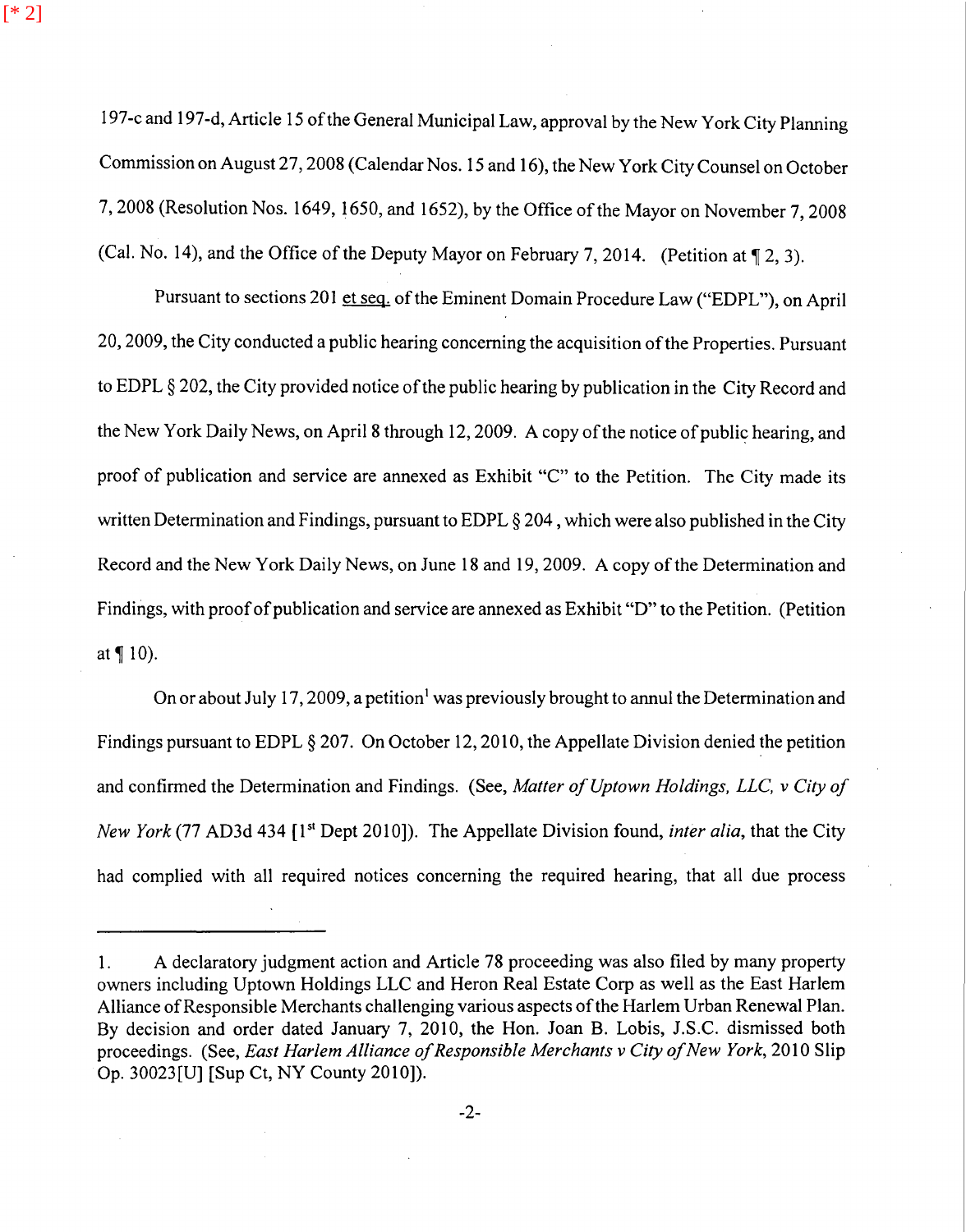obligations had been fully observed, that the acquisition was made for the public benefit, and that petitioners had failed to present any valid basis upon which the City's Determination and Findings could be invalidated. *(Id)* The petitioners therein appealed the adverse Appellate Division decision to the Court of Appeals. On February 17, 2011, the Court of Appeals dismissed the appeal *"sua sponte*, upon the ground that no substantial constitutional question is directly involved." (See, *Matter of Uptown Holdings, LLC, v City of New York,* 16 NY3d 764 [2011]).

[\* 3]

#### **Verified Answer**

A Verified Answer, dated May 5, 2014, was submitted on behalf of the following respondents-condemnees: City Lights Properties Three LLC ("City Lights"), 2305-07 Third Avenue LLC ("2305"); 207 East 125<sup>th</sup> Street LLC ("207"); and 205 East 125<sup>th</sup> Street LLC ("205") seeking dismissal of the Petition on the grounds, *inter alia,* that the project for which the acquisitions are sought will destroy businesses that are 100% black and Hispanic owned, and the accompanying jobs and the livelihoods that they provide to them. Moreover, respondents further allege that the proposed housing for which the acquisitions are sought will promote the gentrification of the neighborhood with no benefit of any kind to the minority population whose livelihoods will be lost and businesses will be displaced. In respondents' own words, the Harlem Urban Renewal Plan "will destroy the heritage and culture of self-determination through small business management ... seeking to raze the culture of East Harlem to the ground in order to erect nothing in particular ..." (Verified Answer at  $\P$  19, 22). Respondents also assert that there is no articulated public purpose for the petitioned acquisition to constitutionally warrant the exercise of eminent domain without due process of law and in violation of equal protection of the laws under Fourth and Fourteenth Amendments to the Constitution. Finally, respondents allege that the minority condemnees are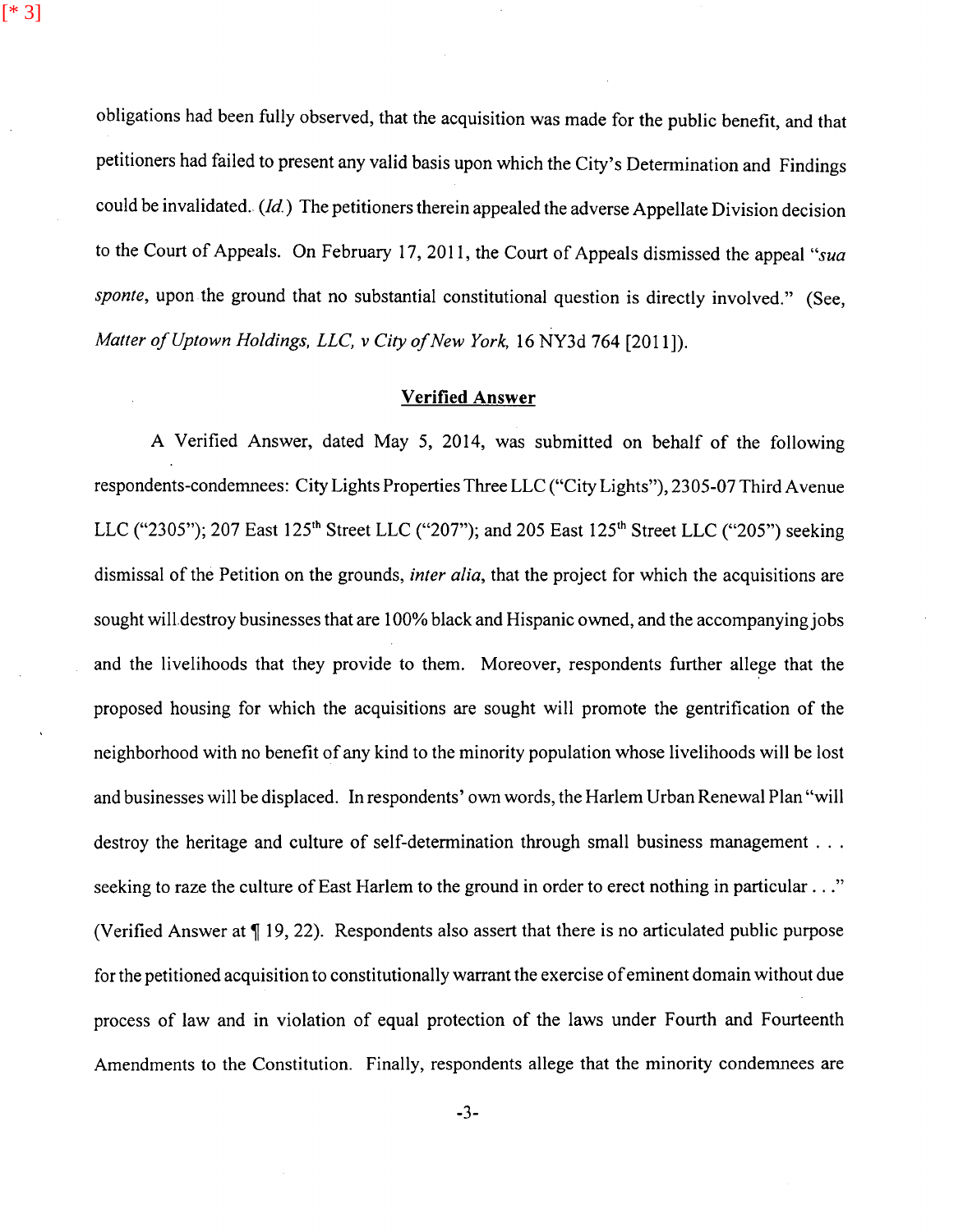victimized by the petitioned acquisitions, and it should be enjoined as a veiled attempt to deprive them of their property on the basis of racial bias in violation of 42 U.S.C. § 1983.

Aside from the general allegations of the Verified Answer stated above, respondents allege two objections in point of law, six affirmative defenses and six counterclaims which will be dealt with below. In the first affirmative defense, respondents allege that this Petition is barred by the three-year statute of limitations pursuant to EDPL Article 4, in that it was brought beyond the applicable statute of limitations, running from October 12, 2010, the date of the decision of the Appellate Division affirming the City's Determination and Findings. The second affirmative defense alleges that City engaged in "schemes and machinations" and is "guilty of unclean hands." (Verified Answer at  $\P$  72, 73). The third and fourth affirmative defenses allege lack of either personal or in rem jurisdiction due to improper notice and insufficient proof thereof. The fifth affirmative defense asserts all of the foregoing defenses as a basis for equitable relief. The sixth affirmative defense alleges the City's failure to comply with EDPL § 402.

In the first counterclaim, respondents seek a declaratory judgment that the Harlem Urban Renewal Plan is defunct; the second counterclaim seeks an injunction enjoining the City from depriving respondents of their property without due process under color of State Law pursuant to 42 U .S.C. § 1983; the third counterclaim also seeks an injunction forbidding the City from acquiring their property to construct edifices; the fourth counterclaim seeks an award of attorney's fees as a result of being entitled to an injunction under 42 U.S.C. § 1983; the fifth counterclaim seeks money damages for each of the answering respondents due to alleged "manipulation of the real estate taxes levied" and "the loss of business opportunities;" and the sixth counterclaim seeks reimbursement of

[\* 4]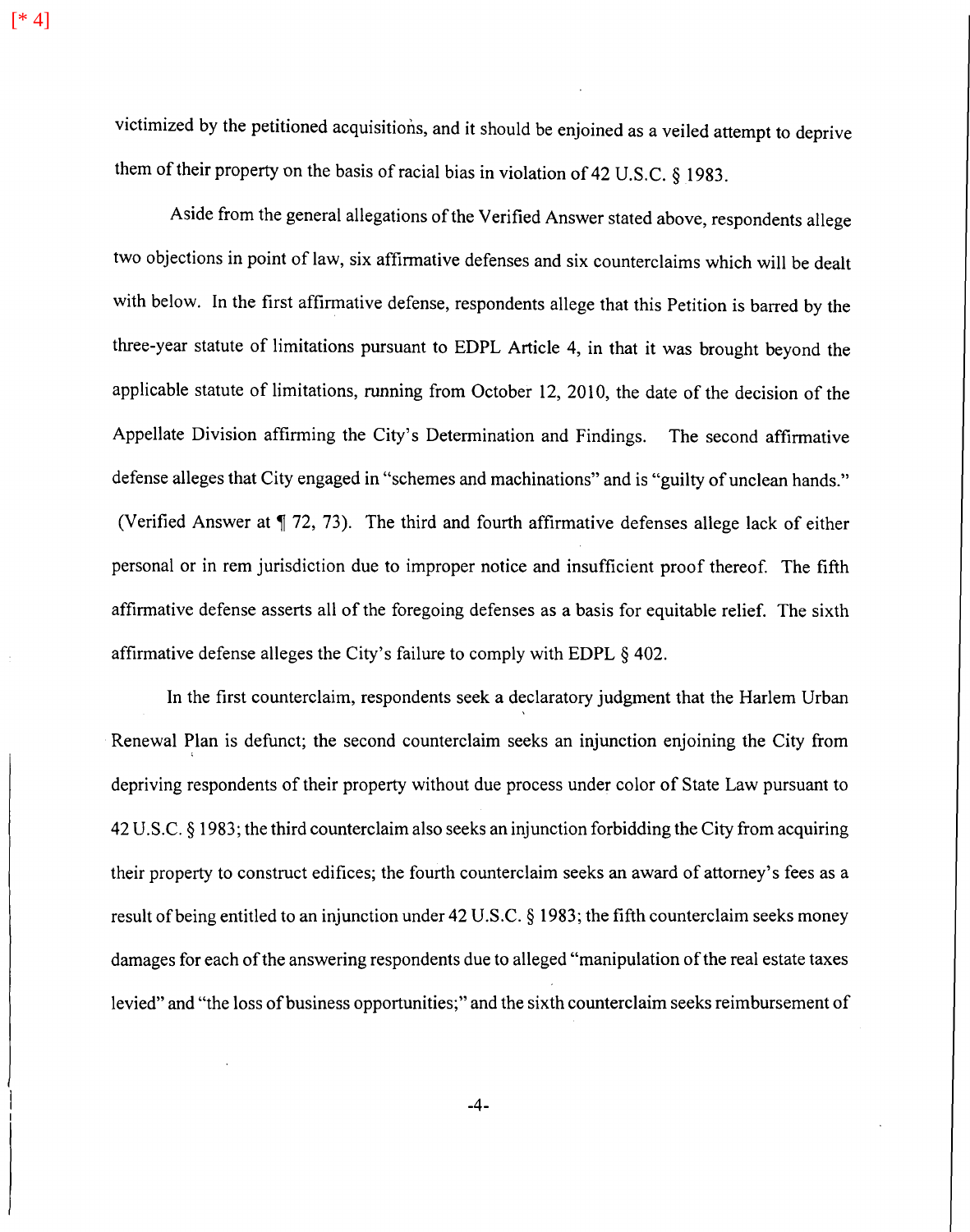incidental expenses pursuant to EDPL § 702(B). The first and second objections in point of law are essentially the same or similar to the first and second counterclaims and will be decided together.

[\* 5]

#### **Statute of Limitations**

In the first affirmative defense, respondents allege that this Petition is barred by the statute of limitations set forth in EDPL  $\S$  401(A)(3), wherein condemnor must commence acquisition proceedings within three years of the "entry of a final order or judgment on judicial review" pursuant to, EDPL § 207. Respondents assert that the accrual date was October 12, 2010, the date of the decision of the Appellate Division. Petitioner, however, argues that the accrual date runs from the Court of Appeals' dismissal of the appeal on February 17, 2011. It is clear that if the accrual date runs for the date of the Appellate Division's decision, this Petition would be time-barred; if it runs from the Court of Appeal's dismissal of the appeal, this Petition was timely commenced.

The issue to be determined herein is whether the accrual date of EDPL  $\S 401(A)(3)$  runs from the Appellate Division order on October 12, 2010, or was it extended by the Court of Appeals dismissal of the appeal on February 17, 2011. It appears that the First Department has not conclusively decided this legal issue. Notwithstanding respondents' argument to the contrary, in *Matter of New York State Urban Dev. Corp. (TOH Realty Corp.),* (165 AD2d 733 [1<sup>st</sup> Dept 1990], *appeal dismissed* 76 NY2d 982 [1990], *Iv to appeal denied* 77 NY2d 810 [1991]), the First Department merely reiterated the language of EDPL  $\delta$  401(A)(3) to the extent that the accrual date in *TOH Realty Corp.* began to run from final judicial scrutiny after a merit determination by the Court of Appeals in *Matter of Jackson v New York State Urban Dev. Corp.,* (67 NY2d 400 [1986]). In *TOH Realty Corp.*, the First Department ruled in a case where the Court of Appeals addressed the merits of the underlying appeal, but it did not hold that its ruling would be different if it had involved

-5-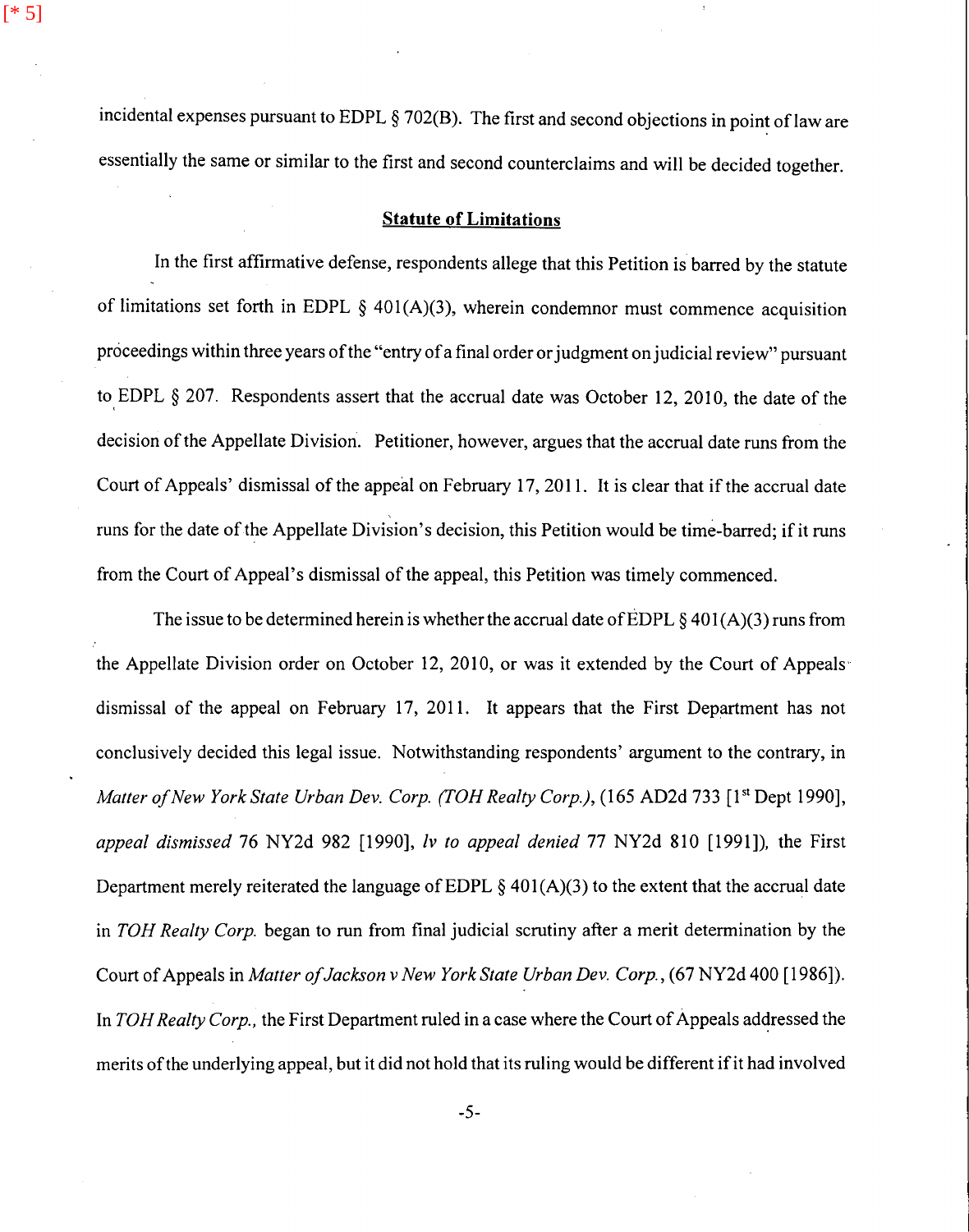$[ * 6]$ 

the denial of leave and/or dismissal of an appeal. Simply stated, the First Department has not made any pronouncement that a "merit determination" (as opposed to a dismissal of an appeal) is required for the accrual date to be extended from the date of the Court of Appeals' last determination. While this appears to be true for the First Department, the Fourth Department has clearly decided this precise issue in *Matter of City of Syracuse Indus. Dev. Agency (JC. Penney Corp.),* (32 AD3d 1332 [4th Dept 2006], *Iv denied* 7 NY3d 714 [2006]).

In *JC. Penney Corp.,* the petitioner-condemnor commenced an EDPL Article 4 proceeding on December 29, 2005, and respondents-condemnees moved to dismiss the petition as time-barred because the Appellate Division had confirmed the petitioner's determination and findings on November 15, 2002 *(Matter of Kaufmann 's Carousel v City of Syracuse Indus. Dev. Agency,* 301 AD2d 292 [4th Dept 2002]; *Matter ofJ* C. *Penney Corp. v City of Syracuse Indus. Dev. Agency,* 301 AD2d 305 [4<sup>th</sup> Dept 2002]). Petitioner argued that the accrual date began to run on February 25, 2003, the date the Court of Appeals denied respondents leave to appeal and dismissed the appeal (99 NY2d 508 [2003]; 99 NY2d 609 [2003]). The Supreme Court denied the motions to dismiss and granted the petition. Respondents appealed and the Appellate Division affirmed the Supreme Court's order holding as follows:

> Here, the court properly determined that the three-year time period set forth in EDPL 401(A)(3) commenced on February 25, 2003, the date on which the Court of Appeals denied the motion for leave to appeal from our [Appellate Division] orders of November 15, 2002, confirming the 2002 determination and findings of SIDA [petitioner] to acquire certain property interests and dismissed the appeal of respondent J.C. Penney Corporation, Inc.

(32 AD3d at 1333 [citations omitted]).

The dissent in *JC. Penney Corp.* took a contrary position as follows: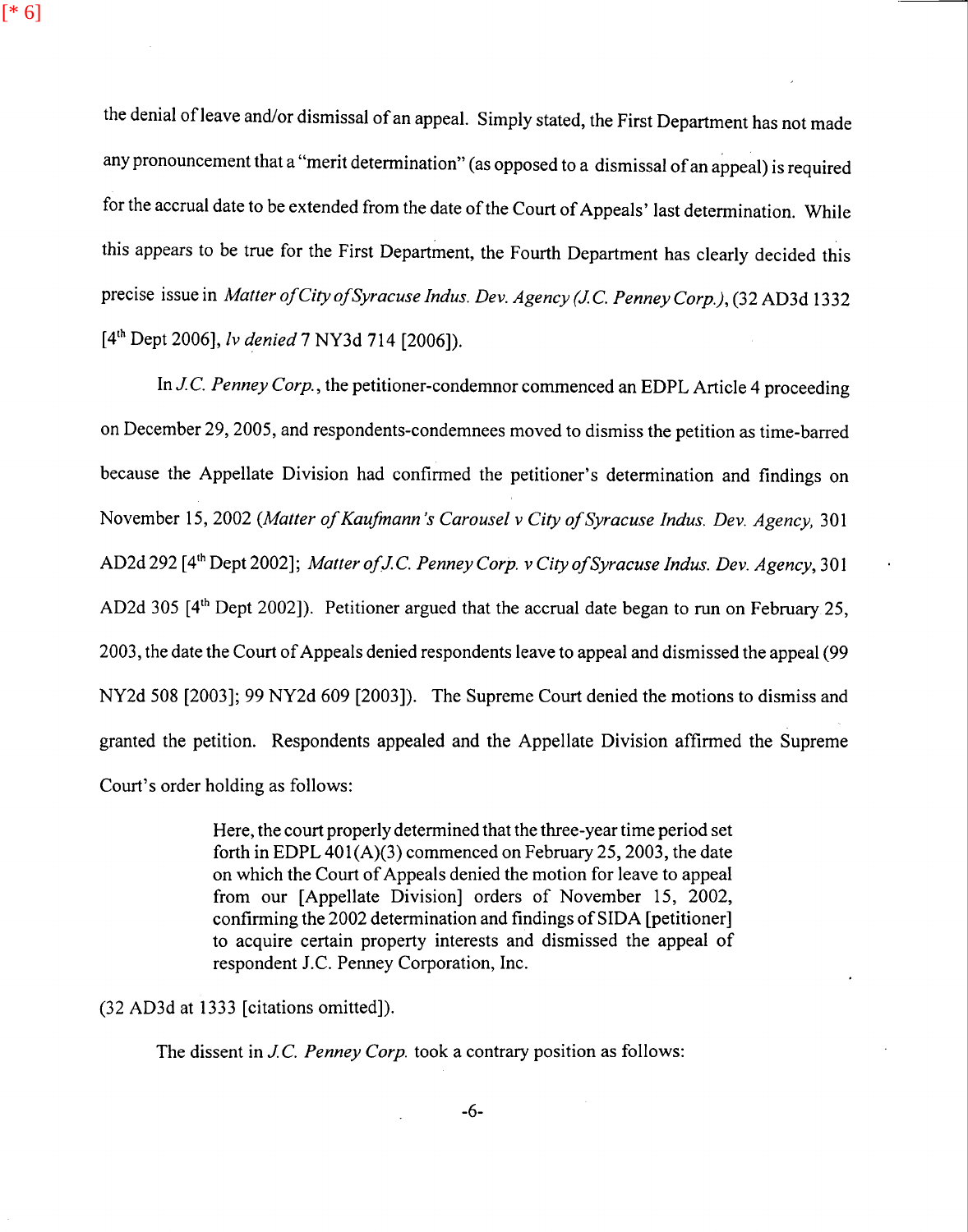I conclude that this Court's [Appellate Division's] order with respect to each proceeding, and *not* the orders of the Court of Appeals dismissing one appeal and denying the motion for leave to appeal with respect to the other appeal, constitutes the " 'final order ... on judicial review pursuant to [EDPL 207]' " (EDPL 401 $[A][3]$ ). That conclusion is compelled by the plain language of the statute, inasmuch as neither the dismissal of an appeal nor the denial of a motion for leave to appeal constitutes " 'judicial review' " within the meaning of EDPL 401(A)(3).

(32 AD3d at 1335 [emphasis added]).

This Court is bound to follow the Fourth Department's holding in *JC. Penney Corp.* based on the doctrine of *stare dee is is.* In a recent case, the First Department reviewed the long-standing rule that Supreme Court is bound to apply the law promulgated by the Appellate Division within its particular Department and "where the issue has not been addressed within the Department, Supreme Court is bound by the doctrine of *stare decisis* to apply precedent established in another Department, either until a contrary rule is established by the Appellate Division in its own Department or by the Court of Appeals" (citations omitted)." *(D'Alessandro v Carro, 123 AD3d 1, 4 [1<sup>st</sup> Dept 2014]).* It appears that the movants seem to adopt the same or similar arguments of the dissent in *JC. Penney Corp.* which was expressly rejected by the majority opinion.

Assuming *arguendo* that this Court need not follow the Fourth Department ruling in *JC. Penney Corp.,* there is persuasive authority to hold that the accrual date runs from the date the Court of Appeals denies leave and/or dismisses the underlying appeal. There are two well-reasoned decisions which take contrary positions concerning whether an EDPL Article 4 condemnation proceeding must await the Court of Appeals' review of the Appellate Division's order, or does the Appellate Division's order constitute a "final judicial review" to enable the condemnor to commence condemnation proceedings. *(Matter of New York State Urban Dev. Corp. [Atlantic Yards],* 26 Misc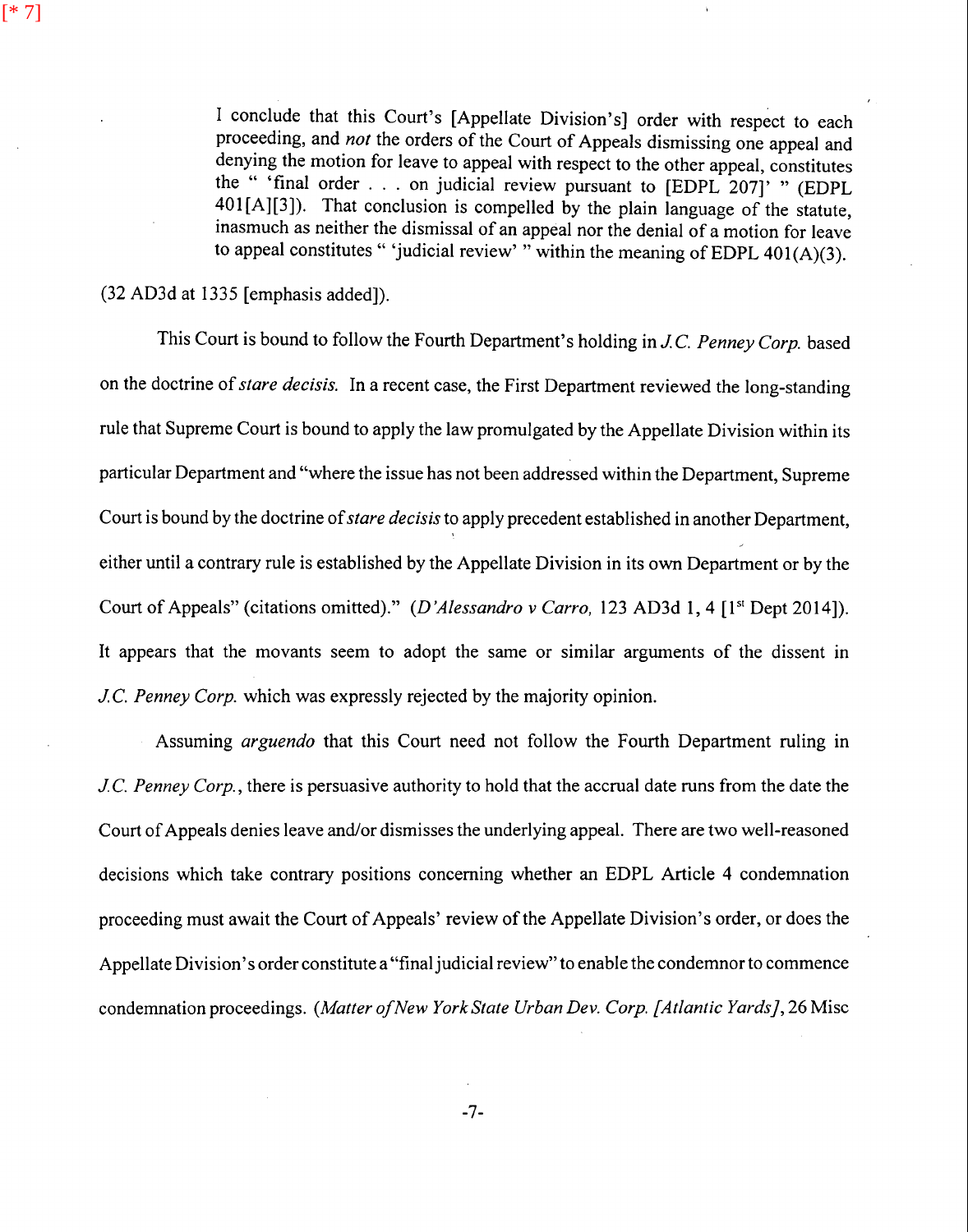3d 1228[A] [Sup Ct, Kings County, 2010]; *Matter of New York State Urban Dev. Corp. [42nd Street Development Project- Site 8 South],* 193 Misc 2d 290 [Sup Ct, New York County, 2002]).

[\* 8]

In both of these cases, the condemnees argued that the condemnor's petition was premature because the accrual period runs from "final judicial review" by the Court of Appeals.<sup>2</sup> Both courts reached different conclusions based, *inter alia,* upon varying policy considerations. In *42nd Street Development Project-Site 8 South*, the Supreme Court held that in the "interests of expediency, all condemnation projects should not have to await all possible appeals, given that the Appellate Division or the Court of Appeals could easily and quickly issue a stay in those cases where the particular facts so warrant." (193 Misc 2d at 300). On the other hand, the Supreme Court in *Atlantic Yards* held that the accrual date begins to run from the date of the Court of Appeals' decision in order "to avoid the possibility of the Court of Appeals invalidating a decision to take property in a condemnee's EDPL 207 challenge after title has already vested in a condemner." (26 Misc 3d 1228[A], 2010 N.Y. Slip Op. 50301 [U], at \*12).

As a matter of practicality, the latter approach better safeguards due process rights by permitting the condemnee's challenge to be fully heard prior to commencement of condemnation proceedings; it provides an easier demarcation for the public and litigants to recognize that the accrual date begins when the Court of Appeals' finally rules upon the legal issues; and it promotes judicial economy by requiring finality so that the condemnor will not needlessly commence proceedings, and litigate for months or years, only to have the Court of Appeals reverse the Appellate Division's order permitting the taking of the condemnee's property.

<sup>2.</sup> In our case, the condemnees argue that the accrual date runs from the Appellate Division's "final judicial review."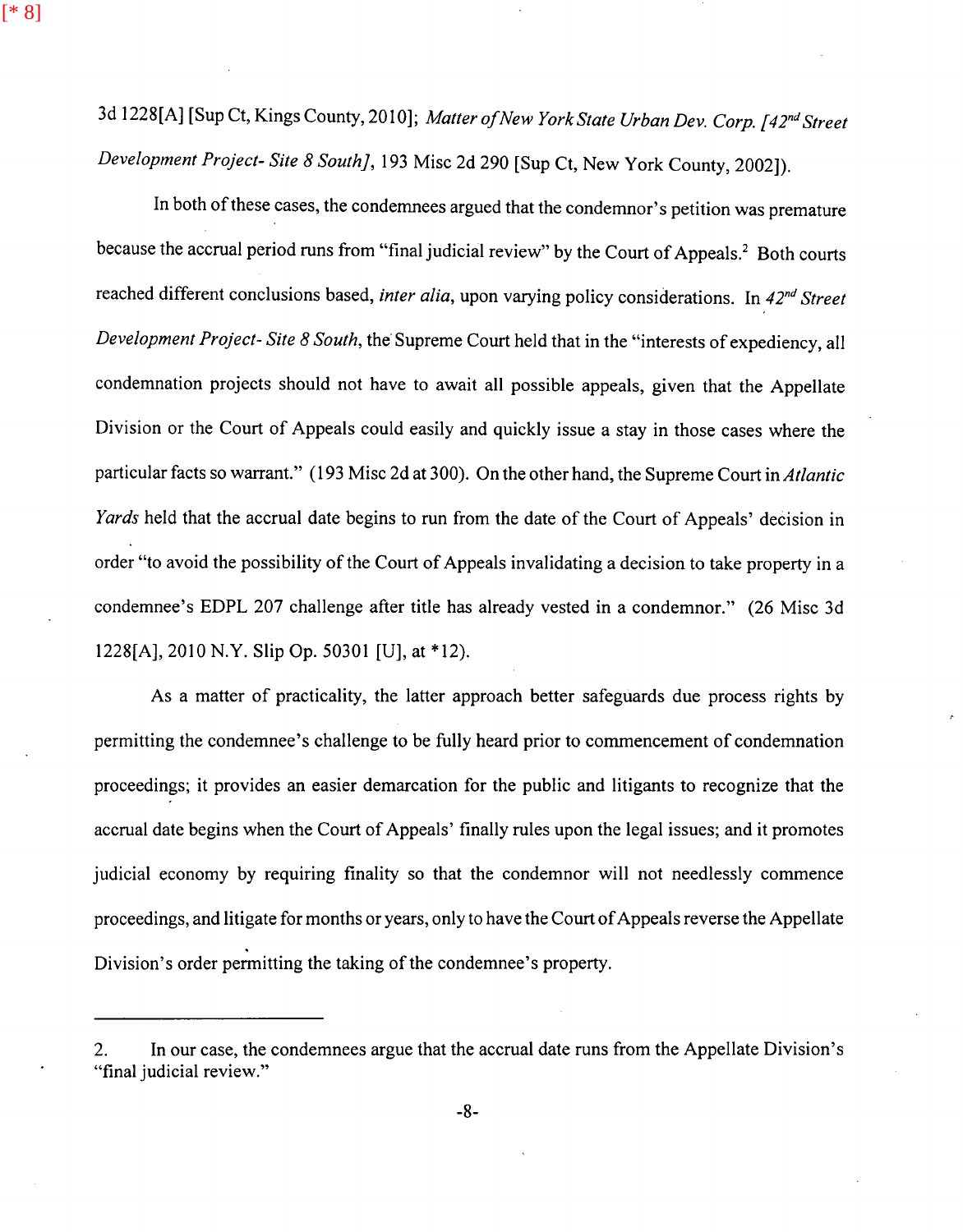[\* 9]

Thus, the instant Petition dated February 12, 2014, was timely commenced within the three year statute of limitations set forth in EDPL  $\S$  401(A)(3). Accordingly, the first affirmative defense asserting that the Petition is barred by the statute of limitations, and the first counterclaim<sup>3</sup> for a declaratory judgment that the Harlem-East Harlem Urban Renewal Plan is "defunct" and "abandoned" seemingly due to statute of limitations grounds are stricken and/or dismissed.

## **Unclean Hands and Other Equitable Defenses**

The second affirmative defense is based on the doctrine of"unclean hands," as respondents allege that "schemes and machinations" caused the City to lose "the moral authority to maintain these proceedings." The fifth affirmative defense mimics the second affirmative defense in that both are premised upon the doctrine of unclean hands and other equitable defenses.

It is well-settled law that a vesting petition may not be opposed based on unclean hands or any other equitable remedy *(Matter of New York State Urban Development Corporation [Atlantic Yards],* 26 Misc 3d 1228[A], 2010 N.Y. Slip Op. 50301(U) at \*28-29 [Sup Ct Kings County 2010]; *Matter ofTown of Chenango,* 29 Misc 3d 1216(A), 2010 N.Y. Slip Op. 51852(U) at \*4 [Sup Ct Broome County 2010]; see generally, Matter of Parkview Associates v City of New York, 71 NY2d 274 [1988], *reargdenied71NY2d995* [1988], *certdenied488* US 801 [1988]).

Therefore, the second and fifth affirmative defenses lack merit and are stricken.

### **Procedural Defenses**

The third affirmative defense alleges several defects in obtaining jurisdiction over the respondents. The fourth affirmative defense asserts the insufficiency of the affidavits of service.

<sup>3.</sup> Moreover, the first counterclaim is wholly conclusory without any requisite specific allegations.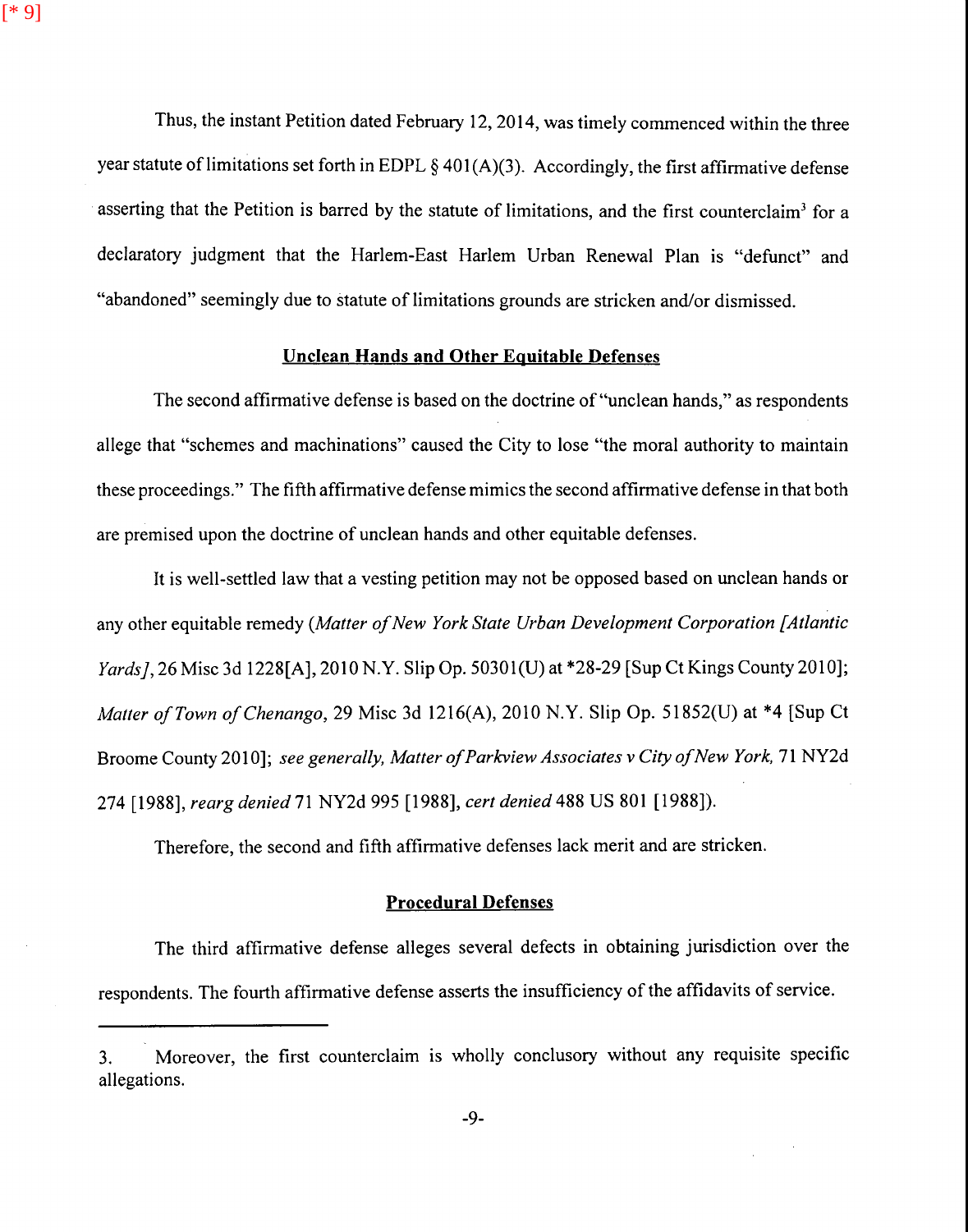[\* 10]

The sixth affirmative defense asserts the failure of the City to comply with the procedures required under EDPL § 402.

## **Publication (Third Affirmative Defense)**

In paragraphs 81 through 84 of the Verified Answer, respondents allege that the City failed to comply with the publication requirements of EDPL § 402(B)(2)(a). The affidavit of publication of Eli Blachman ("Blachman"), Editor of the City Record, sworn to on March 19, 2014, and annexed to the Petition, demonstrates that the required notice was published in ten consecutive issues of the said City Record commencing on March 5, 2014, and concluding on March 18, 2014. The return date of the Petition was March 25, 2014, and respondents assert that, therefore, the first day of publication would need to be no later than March 3, 2014, because the City Record is published only on five weekdays. Therefore, the last day of publication being March 18, is.not "at least ten days" prior to the return date of March 25, 2014. However, the City is only required to *commence*  publication at least ten days prior to the return date, not *complete* publication ten days before the return date *(Matter of Uptown Holdings, LLC v City of New York, 77 AD3d at 434)*.

Respondents assert that the published notice is further defective in that it does not prove that the required map or diagram was included in the publication. However, although the Blachman affidavit shows only a copy of the text of the published notice, at the very bottom of the text is the legend "SEE MAP ON BACK PAGE." The affidavit of posting, sworn to by Kenneth Cisath ("Cisath") on March 13, 2014, also annexed to the Petition, attaches a copy of the text of the notice, identical to the copy of the text attached to the Blachman affidavit, and a copy of the required map. This may be sufficient to reliably demonstrate that the publication requirement of a copy of the acquisition map was complied with (EDPL 402[B][2][a]). However, since the parties did not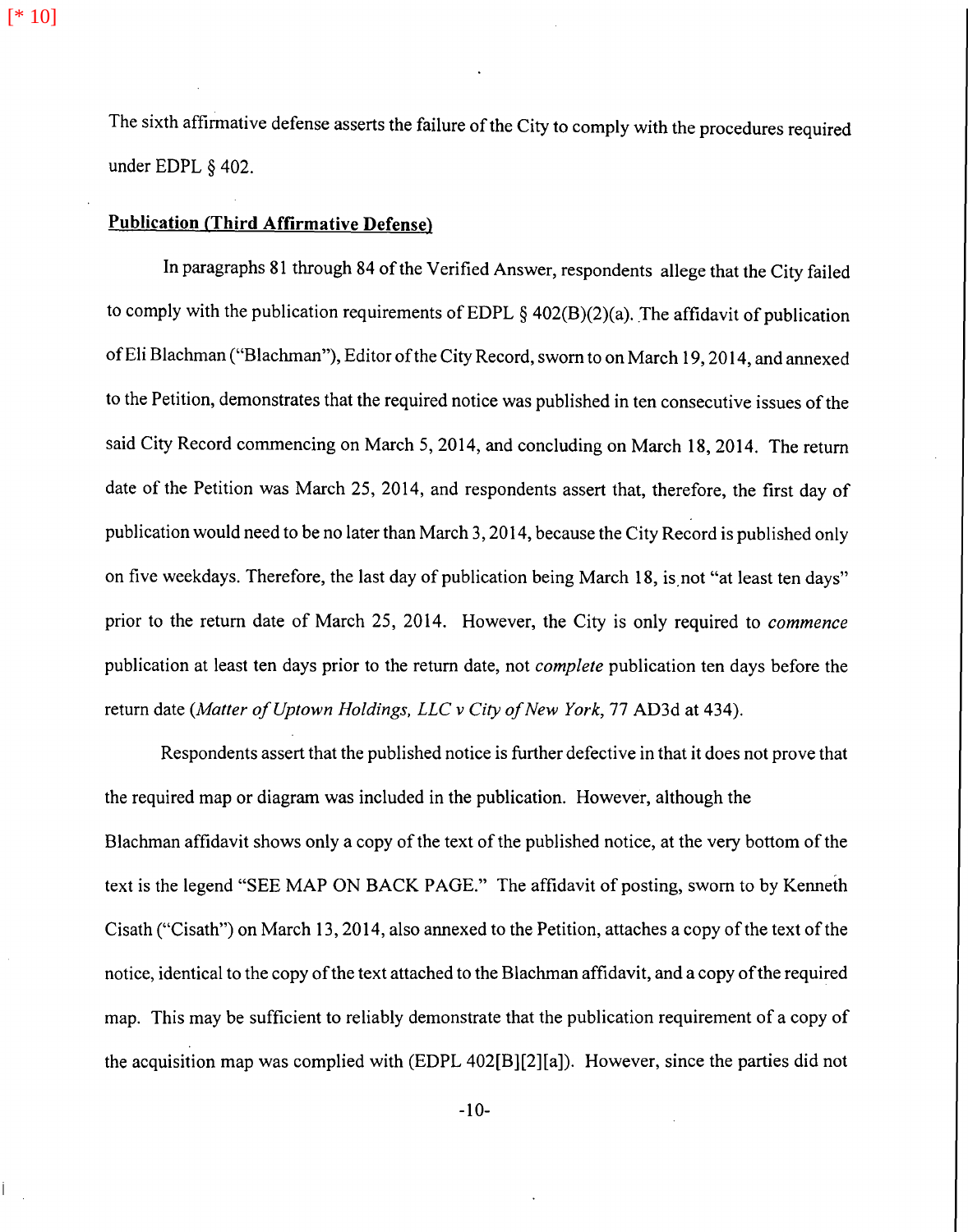submit admissible evidence showing that a copy of the map did, or did not, in fact appear on the back page of the City Record on each day that the text of the published notice appeared in the body of the said newspaper, a further hearing is necessary as set forth below.

Respondents also allege non-compliance with EDPL § 402[B][2][b], the posting requirement. This objection is unclear, since the aforesaid Cisath affidavit sets forth that posting in three conspicuous places was achieved at or near the property on March 12, 2014. This posting was effectuated more than ten days before the return date of the Petition in accord with the requirement that it be posted for the same period of time as the publication of the notice. The defect claimed by respondents is not apparent.

Respondents further object that the Cisath affidavit does not identify the three conspicuous places at which the posting was made. However, this is neither required by the statute, nor have respondents cited any other authority that would support this claimed defect.

The allegation in paragraph 78 of the Verified Answer that respondents were not properly served under "all relevant requirements of the CPLR and the EDPL" is not supported by any evidentiary submissions in contradiction of the affidavit of service of Paul Farinella, sworn to on February28, 2014, and annexed to the Petition.

Accordingly, the motion to strike respondents' third affirmative defense is granted solely to the extent set forth above.

## **Sufficiency of the Affidavits of Service (Fourth Affirmative Defense)**

The fourth affirmative defense presents conclusory allegations challenging the sufficiency of the affidavits of service. An examination of the affidavits of service annexed to the Petition reveals that they are facially sufficient in the absence of any evidentiary submissions by respondents controverting their sufficiency.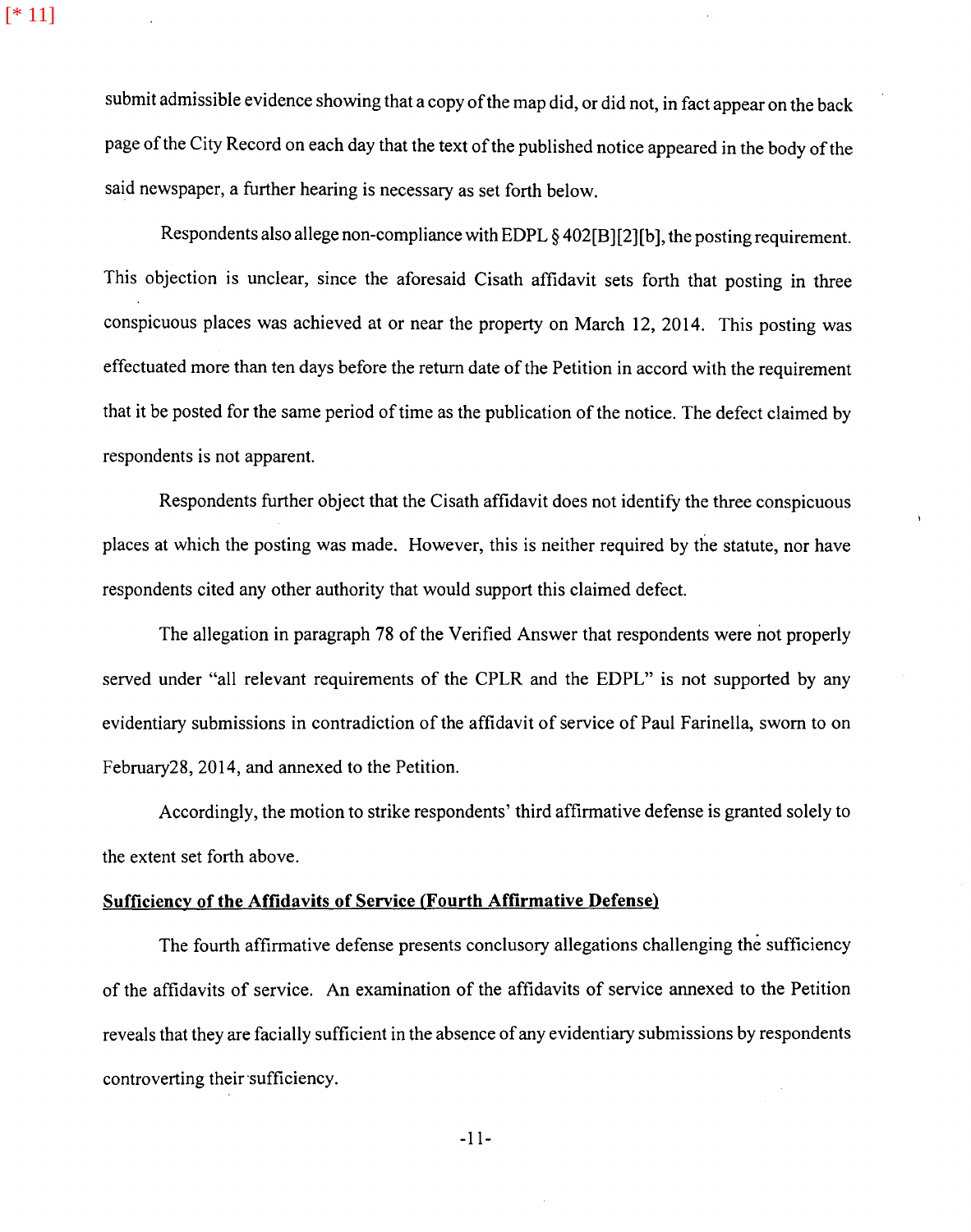Accordingly, the fourth affirmative defense is stricken.

### **Compliance with EDPL § 402 (Sixth Affirmative Defense)**

[\* 12]

The sixth affirmative defense conclusory alleges that the City has failed to comply with all the procedural requirements of EDPL  $\S$  402(B)(5). An examination of the Petition and its supporting papers, as set forth above, demonstrates that the Petition adequately complies with the procedural requirements of EDPL  $\S$  402(B)(5) in the absence of any evidentiary submissions by respondents controverting its sufficiency.

Accordingly, the sixth affirmative defense is stricken.

#### **Objections in Point of Law/Counterclaims**

The objections in point of law and counterclaims will be decided together as they are intertwined.

The respondents' first objection in point of law<sup>4</sup> asserts that this Petition violates their Fifth and Fourteenth Amendment constitutional rights, and their challenge to the public purpose underlying the acquisition. These arguments were previously raised and rejected by the Appellate Division and by the Supreme Court in a related Article 78 proceeding. *(Matter of Uptown Holdings, LLC v City of New York, 77 AD3d 434* [1<sup>st</sup> Dept 2010]; *East Harlem Alliance of Responsible Merchants v City of New York, 2010 Slip Op. 30023[U] [Sup Ct, NY County 2010]).* 

#### **42** USC § **1983 (Second Objection in Point of Law/2nd-4th Counterclaims)**

The second objection in point of law as well as the second, third and fourth counterclaims assert assorted iterations of deprivation of respondents' civil rights under 42 USC  $\S$  1983. These

<sup>4.</sup> To the extent that the first counterclaim may be also challenging the public purpose and a violation of the procedural due process, the same legal arguments exist to dismiss the first counterclaim.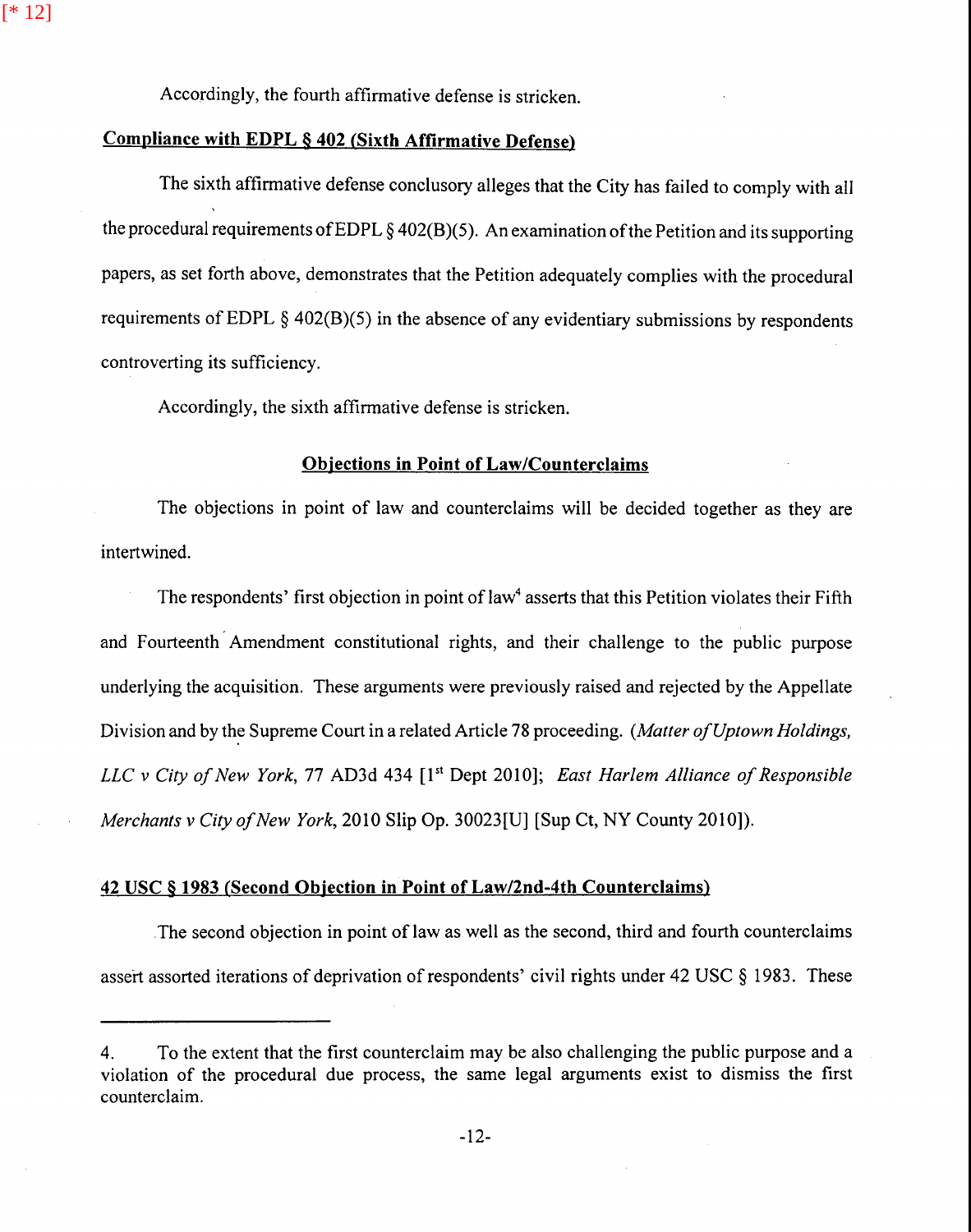[\* 13]

claims were required to be raised in the proceeding before the Appellate Division under EDPL § 207, and cannot be raised in an EDPL § 402 proceeding *(Matter of City of New Rochelle v 0. Mueller, Inc.,* (191 AD2d 435, 436 (2d Dept 1993]) (The Appellate Division "has exclusive original jurisdiction to hear and determine a condemnee's objections .... Having failed to comply with the requirements of EDPL 207 by filing a timely petition for review of the condemnor's determination in this Court, the appellants " 'may not circumvent the command of the statute with respect to procedures governing judicial review by raising [their] objection . . . within the context of an . . . article 4 vesting proceeding' "[citations omitted]); *(Matter of Consolidated Edison Co. of NY [Neptune Assoc.},* 143 AD2d 1012, 1015 [2d Dept 1988]) ("Since ... [condemn'ee] could have properly raised the question of whether the proceeding was in conformity with due process requirements of the Federal and State Constitutions (EDPL 207(A], [B], [C][l]) in the prior judicial review proceeding before this court, but failed to do so, it was barred from raising it in the subsequent proceeding pursuant to EDPL article 4").

Accordingly, the respondents' second objection in point of law and the second, third and fourth counterclaims are dismissed.

#### **Damage Claims (Fifth Counterclaim)**

The fifth counterclaim seeks damages on behalf of respondents based on lost business opportunities, failure to obtain financing, and resultant higher real estate taxes, all stemming from the what respondents claim is the failed attempt to condemn respondents' property by reason of the City having exceeded the applicable statute of limitations. Inasmuch as this Court has determined that the statute of limitations was not exceeded, the fifth counterclaim is dismissed as moot.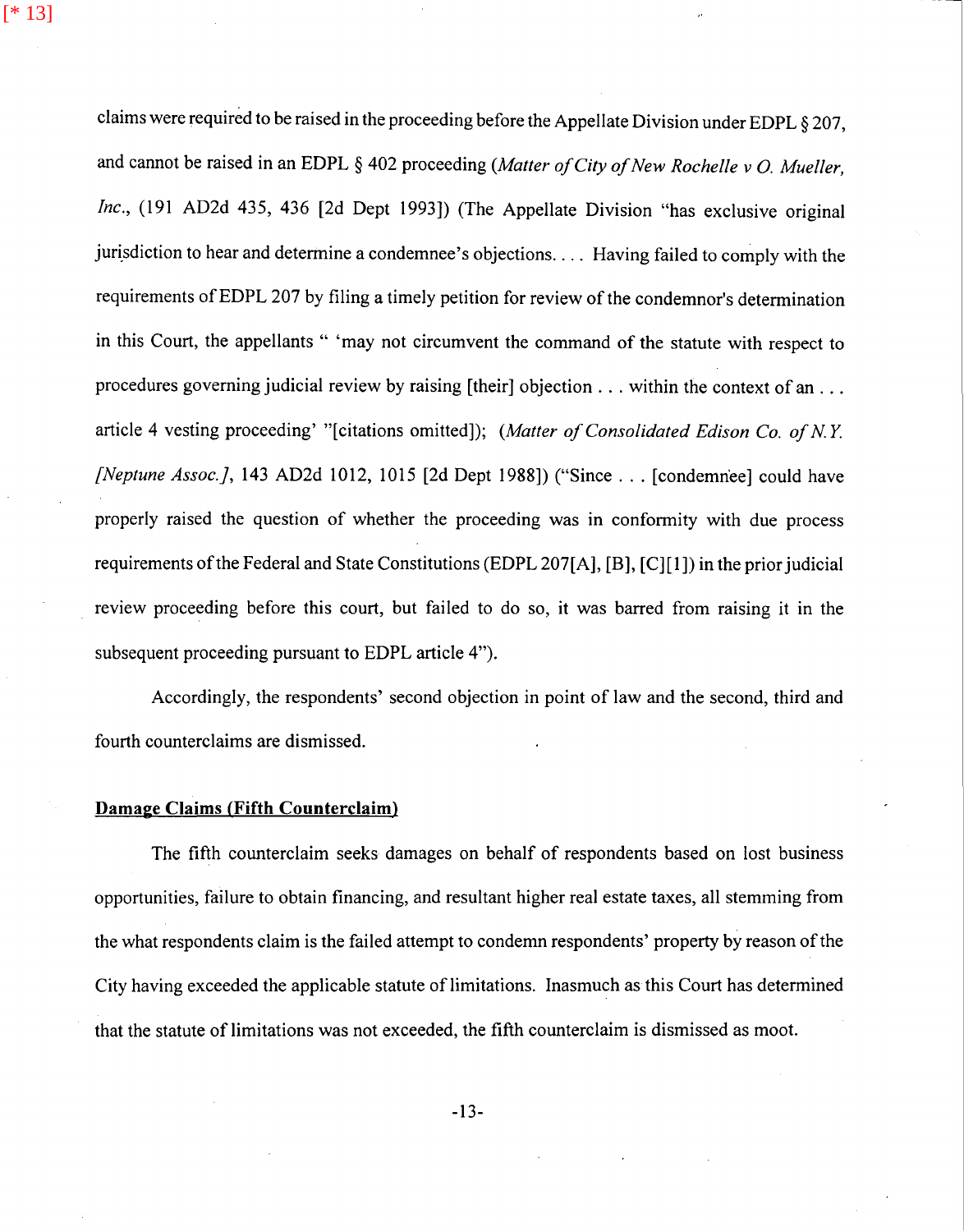[\* 14]

## Incidental Expenses (Sixth Counterclaim)

The sixth counterclaim seeks costs, disbursements and expenses, including reasonable attorney's and other professional fees, pursuant to EDPL *§* 702(B), based upon condemnor's alleged abandonment of the project by reason of failure to comply with the procedural requirements of EDPL§ 402 and statute oflimitations grounds. While this Court has rejected respondents' argument that the Petition is time-barred due to statute of limitations grounds, a part of respondents' third affirmative defense remains as set forth above. Therefore, the sixth counterclaim is dismissed except as it relates to respondents' allegation that petitioner failed to comply with the procedural requirements of EDPL§ 402, as specifically alleged in the remaining portion of the third affirmative defense.

#### Motion Sequence Number 002

In motion sequence number 002, the City moves for dismissal of all affirmative defenses, objections in point of law, and counterclaims in respondents' Verified Answer. Respondents' oppose the motion and cross-move seeking summary judgment in its favor dismissing the Petition.

As specifically set forth above, petitioner's motion is granted to the extent of striking and/or dismissing all of respondents' affirmative defenses, objections in point of law, and counterclaims except for portions of the third affirmative defense and sixth counterclaim. Respondent's crossmotion for summary judgment is denied as there is no basis in law to grant it.

#### Motion Sequence Number 003

In motion sequence number 003, Heron Real Estate Corporation ("Heron") was permitted to intervene in this proceeding by so-ordered stipulation dated November 18, 20.14. Heron moved